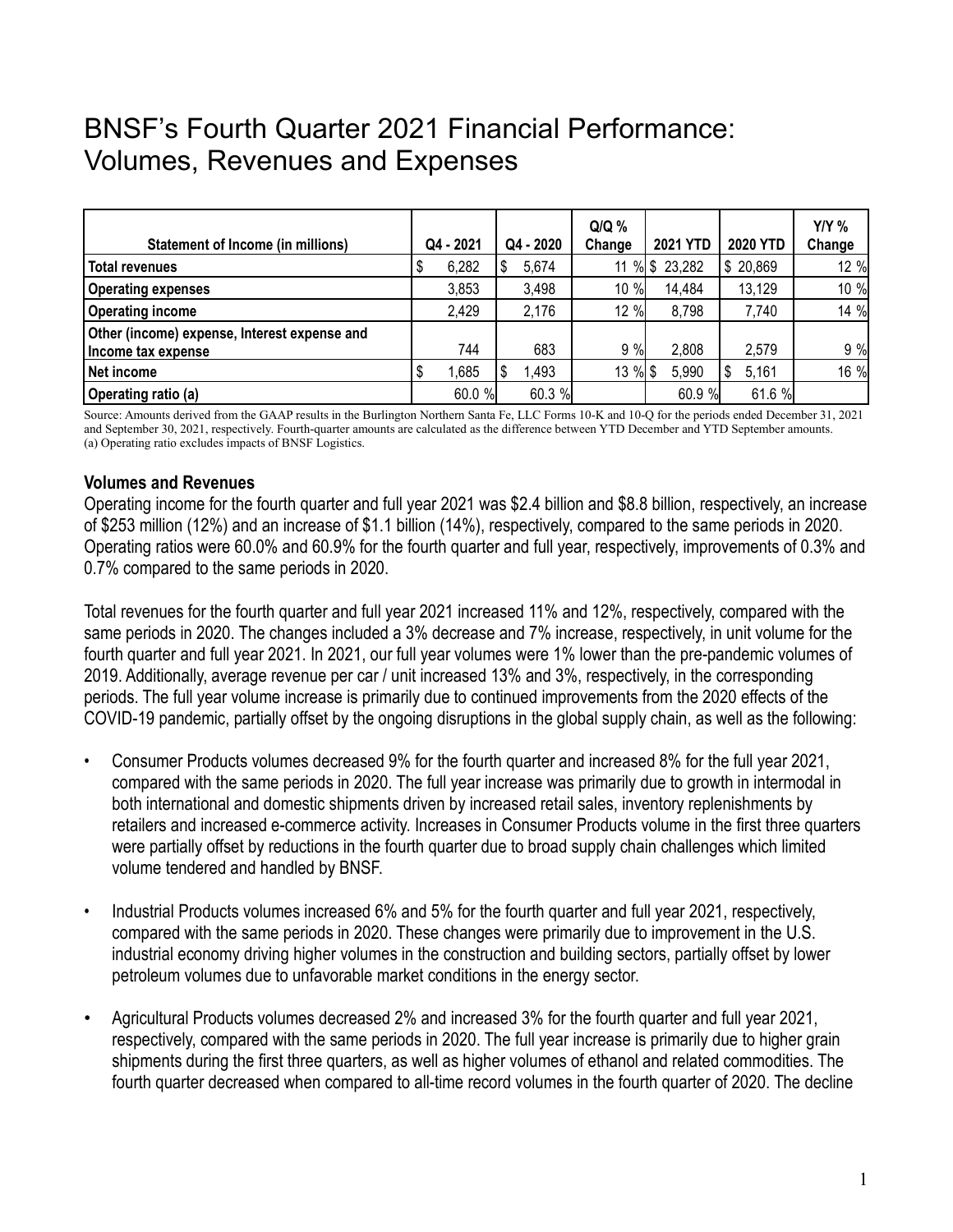is primarily due to lower grain shipments following a poor spring wheat harvest, partially offset by higher fertilizers and ethanol volumes, as well as increases in new renewable diesel business.

• Coal volumes increased 9% for both the fourth quarter and full year 2021, compared with the same periods in 2020. These changes were primarily due to increased electricity generation, higher natural gas prices and improved export demand.

| Listed below are details by business units - including revenues, volumes and average revenue per car/unit. |  |  |
|------------------------------------------------------------------------------------------------------------|--|--|
|                                                                                                            |  |  |

|                                            |                    |                         |           | $Q/Q$ % |                 |        |          |        | <b>Y/Y %</b> |
|--------------------------------------------|--------------------|-------------------------|-----------|---------|-----------------|--------|----------|--------|--------------|
| <b>Business Unit</b>                       | Q4 - 2021          |                         | Q4 - 2020 | Change  | <b>2021 YTD</b> |        | 2020 YTD |        | Change       |
| <b>Revenues (in millions)</b>              |                    |                         |           |         |                 |        |          |        |              |
| <b>Consumer Products</b>                   | \$<br>2,186        | $\sqrt{3}$              | 2,041     | 7 %     | \$              | 8,256  | \$       | 7,262  | 14 %         |
| <b>Industrial Products</b>                 | 1,342              |                         | 1,224     | 10 %    |                 | 5,291  |          | 5,039  | 5 %          |
| <b>Agricultural Products</b>               | 1,457              |                         | 1,420     | 3%      |                 | 5,100  |          | 4,822  | 6 %          |
| Coal                                       | 907                |                         | 697       | 30 %    |                 | 3,227  |          | 2,655  | 22 %         |
| <b>Total Freight Revenues</b>              | \$<br>5,892        | l\$                     | 5,382     | 9%      | $\mathbf{s}$    | 21,874 | \$       | 19,778 | 11 %         |
| Other Revenues                             | 390                |                         | 292       | 34 %    |                 | 1,408  |          | 1,091  | 29 %         |
| <b>Total Operating Revenues</b>            | \$<br>6,282        | $\overline{\mathsf{S}}$ | 5,674     | 11 %    | \$              | 23,282 | \$       | 20,869 | 12 %         |
| <b>Volumes (in thousands)</b>              |                    |                         |           |         |                 |        |          |        |              |
| <b>Consumer Products</b>                   | 1,366              |                         | 1,500     | (9)%    |                 | 5,673  |          | 5,266  | 8 %          |
| <b>Industrial Products</b>                 | 429                |                         | 404       | 6 %     |                 | 1,709  |          | 1,622  | 5 %          |
| <b>Agricultural Products</b>               | 328                |                         | 334       | (2)%    |                 | 1,224  |          | 1,189  | 3 %          |
| Coal                                       | 402                |                         | 368       | 9 %     |                 | 1,529  |          | 1,404  | 9 %          |
| <b>Total Volumes</b>                       | 2,525              |                         | 2,606     | (3)%    |                 | 10,135 |          | 9,481  | 7%           |
| Average Revenue per Car/Unit               |                    |                         |           |         |                 |        |          |        |              |
| <b>Consumer Products</b>                   | \$<br>$1,600$   \$ |                         | 1,361     | 18 %    | \$              | 1,455  | l\$      | 1,379  | 6 %          |
| <b>Industrial Products</b>                 | 3,128              |                         | 3,030     | 3%      |                 | 3,096  |          | 3,107  | $-$ %        |
| <b>Agricultural Products</b>               | 4,442              |                         | 4,251     | 4 %     |                 | 4,167  |          | 4,056  | 3 %          |
| Coal                                       | 2,256              |                         | 1,894     | 19 %    |                 | 2,111  |          | 1,891  | 12 %         |
| <b>Total Freight Revenues per Car/Unit</b> | \$<br>$2,333$ \$   |                         | 2,065     | 13 %    | \$              | 2,158  | \$       | 2,086  | 3%           |

Source: Amounts derived from the GAAP results in the Burlington Northern Santa Fe, LLC Forms 10-K and 10-Q for the periods ended December 31, 2021 and September 30, 2021. Fourth-quarter revenues and volumes are calculated as the difference between YTD December and YTD September amounts.

## **Expenses**

Operating expenses for both the fourth quarter and full year 2021 increased 10%, compared with the same periods in 2020. The increase in expenses reflected higher volumes and higher average fuel prices offset by productivity improvements, including the following changes in expenses:

- Compensation and benefits expense decreased 1% and increased 3% in the fourth quarter and full year 2021, respectively, compared to the same periods in 2020. The full year increase was primarily due to increased volume, wage inflation and health and welfare costs, partially offset by productivity improvements. Changes were not significant for the fourth quarter compared to the same period in 2020.
- Purchased services expense decreased 3% and increased 6% in the fourth quarter and full year 2021, respectively, compared with the same periods in 2020. The full year increase was primarily due to higher